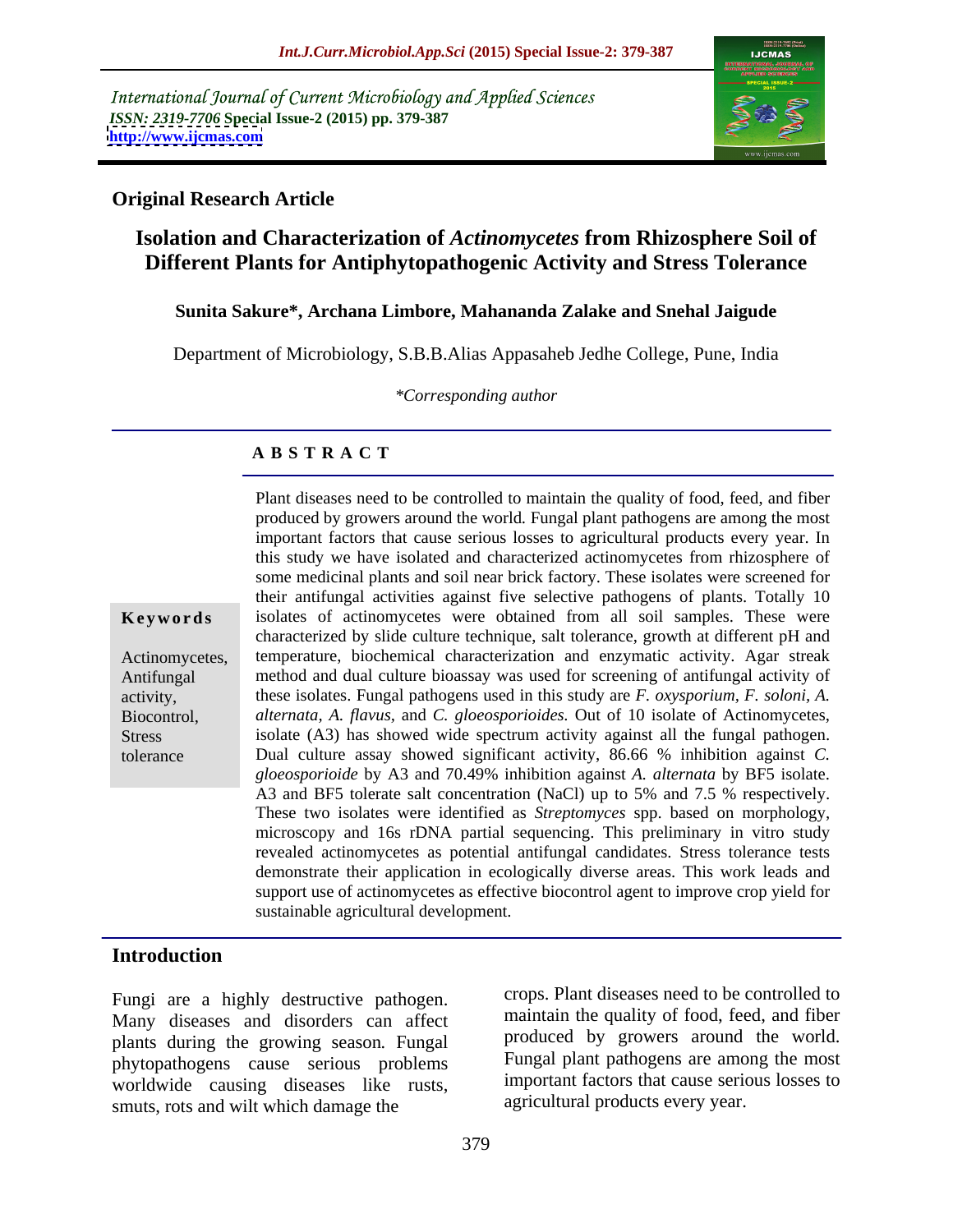*Fusarium oxysporium* is highly destructive this study was to further characterize these pathogen of both green house and field grown tomatoes in warm vegetable (chitinases, lipase, chitinases protease and  $\beta$ production areas, the disease caused by this 1-3-glucanase) and physiological traits fungus is characterised by wilting of plants (temp, pH, salinity, growth in presence of and yellowing of leaves which reduces crop different organic compounds). These yield (Anitha and Rebeeth, 2009) *Fusarium*  soloni which is responsible for root rot of antiphytopathogenic activity against five tomatoes. *A. alternate* causes leaf spot and yellowing of leaves of tomatoes. *A. flavus*  cause wilting of tomatoes. *C. gloeosporioides* is responsible for anthracnose in fruits and vegetables.

However, agrochemical treatment causes environmental pollution and decreased diversity of non-target organisms. Since the diversion in the region. The diversity of diversity of non-target organisms.<br>Microorganisms as biological control agents have high potential to control plant pathogens and no effect on the environment or other nontarget organism (Sutthinan Khamna, 2009).

There are numerous reports on the potential use of biocontrol agents as replacements for agrochemicals (Shimizu *et al.,* 2000). serially diluted and 0.1ml aliquots of each *Actinomycetes* are spore forming gram positive bacteria with high  $G + C$  content. They occur in the plant rhizosphere soil and produce active compounds (Suzuki *et al.*, produce active compounds (Suzuki *et al.*, days. After incubation plates were observed 2000). Active *Actinomycetes* may be found in medicinal plant root rhizosphere soils and may have the ability to produce new inhibitory compounds against **Characterization of isolates** phytopathogens. Plant root exudates stimulate rhizosphere growth of Colony morphology, Gram's staining and streptomycetes that are strongly antagonistic slide culture assembly was performed to fungal pathogens. *Streptomyces sp*. Strain (Brenner *et al.,* 2005). Biochemical tests 5406 has been used in China to protect were performed with reference to Bergey s cotton crops against soil-borne pathogens. In the present study *Actinomycetes* were isolated from rhizosphere of various medicinal plants, and also soil near brick a) Aerial mass colour factory. All samples were collected from the Pune region in Maharashtra, India (18<sup>o</sup> For the grouping and identification of 32' 0" N,  $73^{\circ}$  52' 0" E.). The objective of

isolates for their enzymatic activities different organic compounds). These isolates were screened for selective plant pathogens.

# **Materials and Method**

# **Sample collection and transport**

Pesticides are used to control plant diseases. Soil samples were collected from Soil samples were collected from rhizosphere of medicinal plants such as Turmeric, Aloevera, Hibiscus and soil near brick factory from Pune region. All the samples were collected in autoclave bags, transferred to laboratory and maintained at  $4^{\circ}$ C.

# **Sample pretreatment and isolation**

Heat treatment was given to all the soil samples by keeping them in hot air oven at  $50^{\circ}$ C for 1hr. The soil suspension was dilution was spread on CSA (casein starch agar) and AIA (*Actinomycetes* isolation agar) medium and incubated at  $28^{\circ}$ C for 5-6  $\rm{^{\circ}C}$  for 5-6 for growth of *Actinomycetes* (Sakthi velayudham *et al.,* 2012).

manual of determinative bacteriology.

# **Phenotypic characterizations**

### **a) Aerial mass colour**

<sup>o</sup> 52' 0" E.). The objective of *Actinomycetes sp*. the chromogenicity of the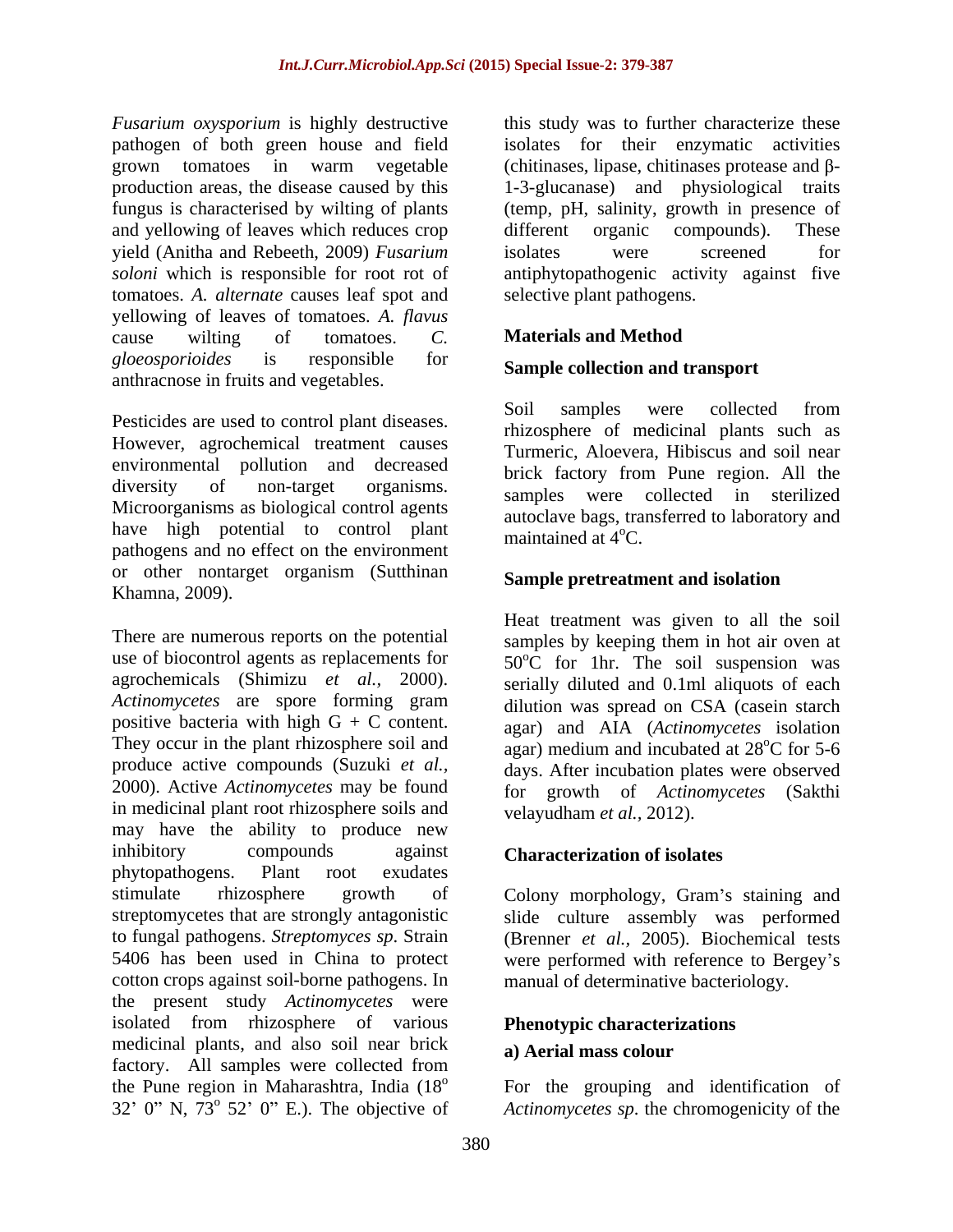aerial mycelium is considered to be an producing organism was observed due to important character. The colors of the mature sporulating aerial mycelium are

# **b) Reverse side pigments**

The strains are divided into two groups according to their ability to produce characteristic pigments on the reverse side incubated at 28<sup>o</sup>C for 3-5 days; amylase of the colony, called as distinctive (+) and activity was identified by flooding the plates not distinctive or none (-). with 1% iodine and observing clear zone

A colour with low chroma such as pale yellow, olive or yellowish brown occurs, it **Hydrolysis of gelatin:** Gelatin hydrolysis is included in the latter group (-). was observed by spot inoculating the

**Chitin degradation:** Chitinase activity of the growth. the isolates was determined on colloidal chitin agar plates containing swollen chitin  $2g \text{ } L^{-1}$ , ammonium sulphate  $0.05gL^{-1}$ , agar **Conection of lungar cultures**  $\mu$ , ammonium sulphate  $0.05gL^{-1}$ , agar 1.8g  $L^{-1}$  and pH was adjusted at 7. The Europe cultures for the study such as F and pH was adjusted at 7. The  $\sum_{\text{Funnel}}$  cultures for the study such as F isolates were spot inoculated and Chitinase activity was identified by clear zone around the colony after 5days of incubation at 28 (Sasikumar Arunachalam Palaniyandi *et al.,* 2013). *In vitro* **antifungal assays**

**Cellulose degradation:** Cellulose degradation was determined by spot inoculating *Actinomycetes* on Czepak The antiphytopathogenic activity of all mineral salt medium and incubated at  $28^{\circ}\text{C}$  isolates was analyzed by agar streak method for 2-3 days. For detection of cellulose (Dhanasekaran *et al.,* 2011). Each of the degradation plates were flooded with 1% isolates was streaked as a straight line on Congo red solution. After 5 minutes excess casein starch agar plates and incubated at dye was drained. 1M NaCl was then added  $28^{\circ}$ C for 6 days. After the 6<sup>th</sup> day, different repeatedly until color disappeared. Clear fungal pathogens were streaked at right

hydrolysis of cellulose.

white, gray, red, green, blue and violet. **Hydrolysis of casein:** The protease activity When the aerial mass colour falls between was determined in a medium containing 10g two colors series, both the colors are  $L^{-1}$  casein,  $10g L^{-1}$  glucose,  $1.5g L^{-1} K_2 HPO_4$ recorded. In the cases where aerial mass and  $15g \mathrm{L}^{-1}$  agar (Sasikumar Arunachalam color of a strain showed intermediate tints, Palaniyandi *et al.,* 2013). The isolates were then in that place both the colour series spot inoculated on the medium and should be noted (Shirling and Gottileb, incubated at 28<sup>o</sup>C for 5 days, proteolytic 1966). activity was identified by a clear zone glucose,  $1.5$ g L<sup>-1</sup> K<sub>2</sub>HPO<sub>4</sub>  $^{-1}$  K<sub>2</sub>HPO<sub>4</sub> agar (Sasikumar Arunachalam <sup>o</sup>C for 5 days, proteolytic around the colony.

> **Hydrolysis of starch:** Amylase activity of the isolates was determined on starch agar plate. The isolates were spot inoculated and  $^{\circ}$ C for  $3-5$  days; amylase around the colony.

**Determination of enzymatic activity** after incubation plates were flooded with 1% nutrient agar plates containing 15% gelatin,  $HgCl<sub>2</sub>$  and clearance was observed around the growth.

### $\frac{1}{1}$  ager conection of fungal cultures , agar concerton or ranger career to **Collection of fungal cultures**

 ${}^{\circ}C$  from Agharkar Research Institute, Pune. Fungal cultures for the study such as *F. oxysporium, F. solani, A. alternata, A. flavus, C. gloeosporioides* were procured

# **Agar streak method**

zone of hydrolysis around the cellulase-angle, but not touching each other and then<sup>th</sup> day, different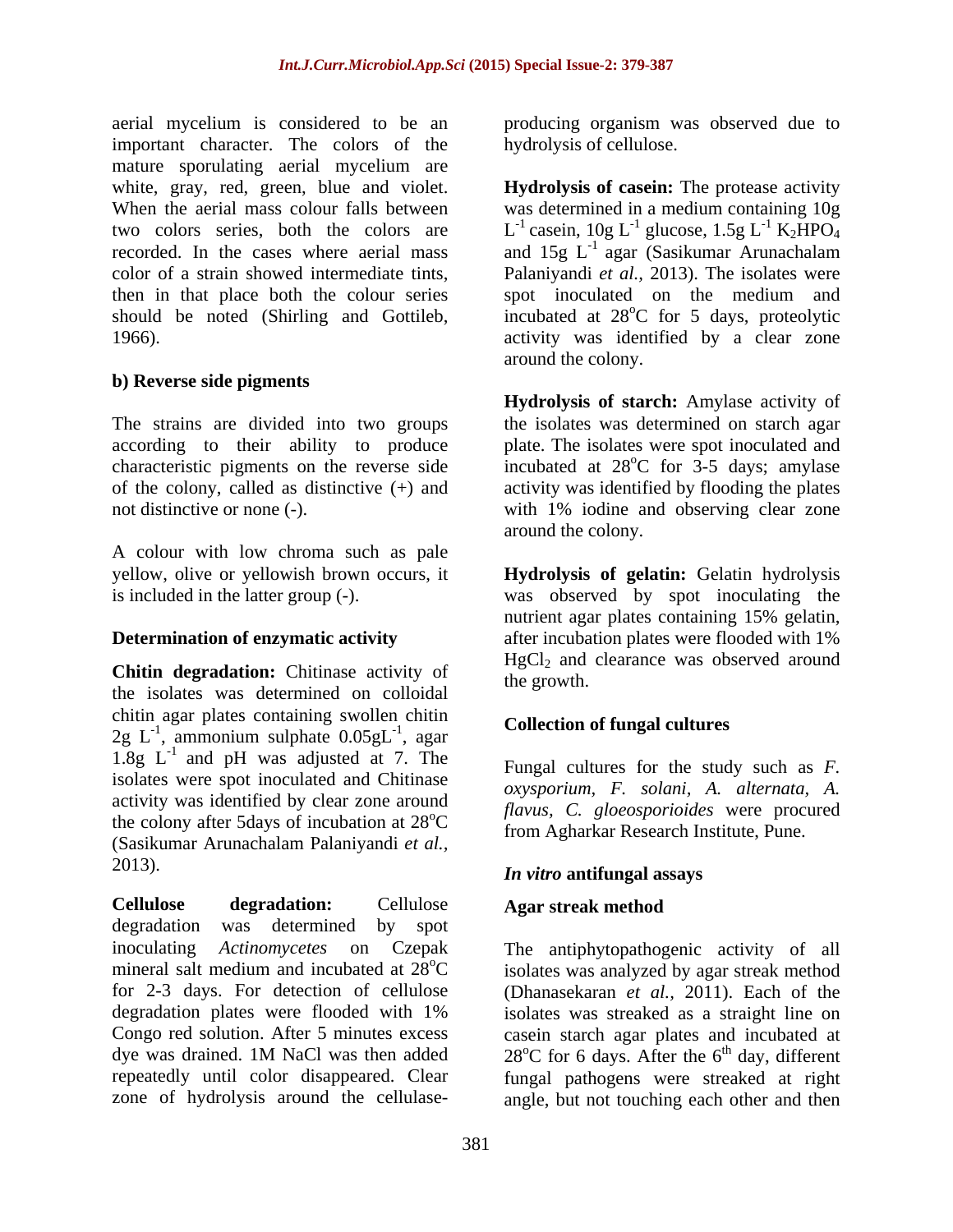incubated at 28<sup>o</sup>C for 2-3 days. If the genomic DNA of potential isolates. This organism is susceptible to the antibiotic work was carried out in association with produced by actinobacteria then it will not Genombio technologies, Pune. The grow near the actinobacteria. The zone of inhibition against each test fungal pathogen compared using the BLASTN programme was noted (Dhanasekaran *et al.,* 2011). on the page of National centre for

One 5mm 2 disk of pure fungal culture was placed at the centre of petridish containing **Result and Discussion** PDA. A circular line, made with a 4cm diameter petridish dipped in a bacterial suspension of  $2*10^9$  cfu/ml was placed was measured and compared with control,

The effect of temperature, alkalinity, salinity stress parameters. The effect of temperature was studied by incubating the isolates at 15<sup>o</sup>C, 30<sup>o</sup>C and 45<sup>o</sup>C. The influence of <sup>o</sup>C and 45<sup>o</sup>C. The influence of  ${}^{\circ}$ C. The influence of alkalinity on *Actinomycetes* growth was (2.5% and 5%). Significant activity against F.solani

**Molecular identification of potential isolates:** 16s rDNA partial gene sequencing was done by isolating and purifying the

**Dual culture method**  [\(http://blast.ncbi.nlm.nih.gov/Blast.cgi\)](http://blast.ncbi.nlm.nih.gov/Blast.cgi), and Genombio technologies, Pune. The nucleotide sequence obtained were biotechnology **Information** BLAST analysis was realized.

# **Result and Discussion**

<sup>9</sup> cfu/ml was placed from the four different soil samples. All the surrounding the fungal inoculum. Plates isolates were designated as shown in Table were incubated at  $28^{\circ}C$  for 72h and growth no. 1 The isolated strains were filamentous, diameter of the pathogen (fungal growth) Gram positive, non motile and aerobic in where the bacterial suspension was replaced activities. Also slide culture observation with LB broth (Mohsin Tariq *et al.,* 2010). indicates that isolates belonged to genus Percent inhibition was calculated using the *Streptomyces*. All tested actinobacterial following formula cultures utilized every tested rhizospheric % inhibition = [1-(treatment growth / rhizosphere survival. Results of aerial mass control growth \* 100) colour, reverse side pigments, biochemical **Stress tolerance Stress tolerance and interval activity against** selected and calcium salts was studied on different pH, growth in presence of  $CaCO<sub>3</sub>$ *Actinomycetes* isolates by observing their and CaSO4 of *Actinomycetes* were given in growth on casein starch under different the tables 2 to 9. All isolates were able to Total ten bacterial isolates were isolated nature, having Catalase and Oxidase sugar indicating higher probability of characterization, enzymatic activity, antifungal activity against selected phytopathogens and stress tolerance on growth, such as salt tolerance, growth at grow at  $15^{\circ}$  to  $55^{\circ}$ C and unable to grow in  ${}^{0}C$  and unable to grow in presence of 2.5 and 5 %  $CaCl<sub>2</sub>$ 

studied by growing the isolates at pH 7, pH antiphytopathogenic activity against all 8, pH 9 and pH 10. The *Actinomycetes* were phytopathogens tested and significant grown on agar media with different NaCl activity against *C.gloeosporioides which* is  $(2.5\%, 5\%, 7.5\% \text{ and } 10\%), \text{ CaCO}_3 (2.5\% \text{ s} 86.66\%. \text{ BF5 showing percent inhibition}$ and 5%),  $CaSO_4$  (2.5% and 5%) and  $CaCl_2$  more than 50 for four fungal pathogens and *Actinomycetes* isolate A3 86.66%. BF5 showing percent inhibition significant activity against *F.solani*  $(70.49\%)$ .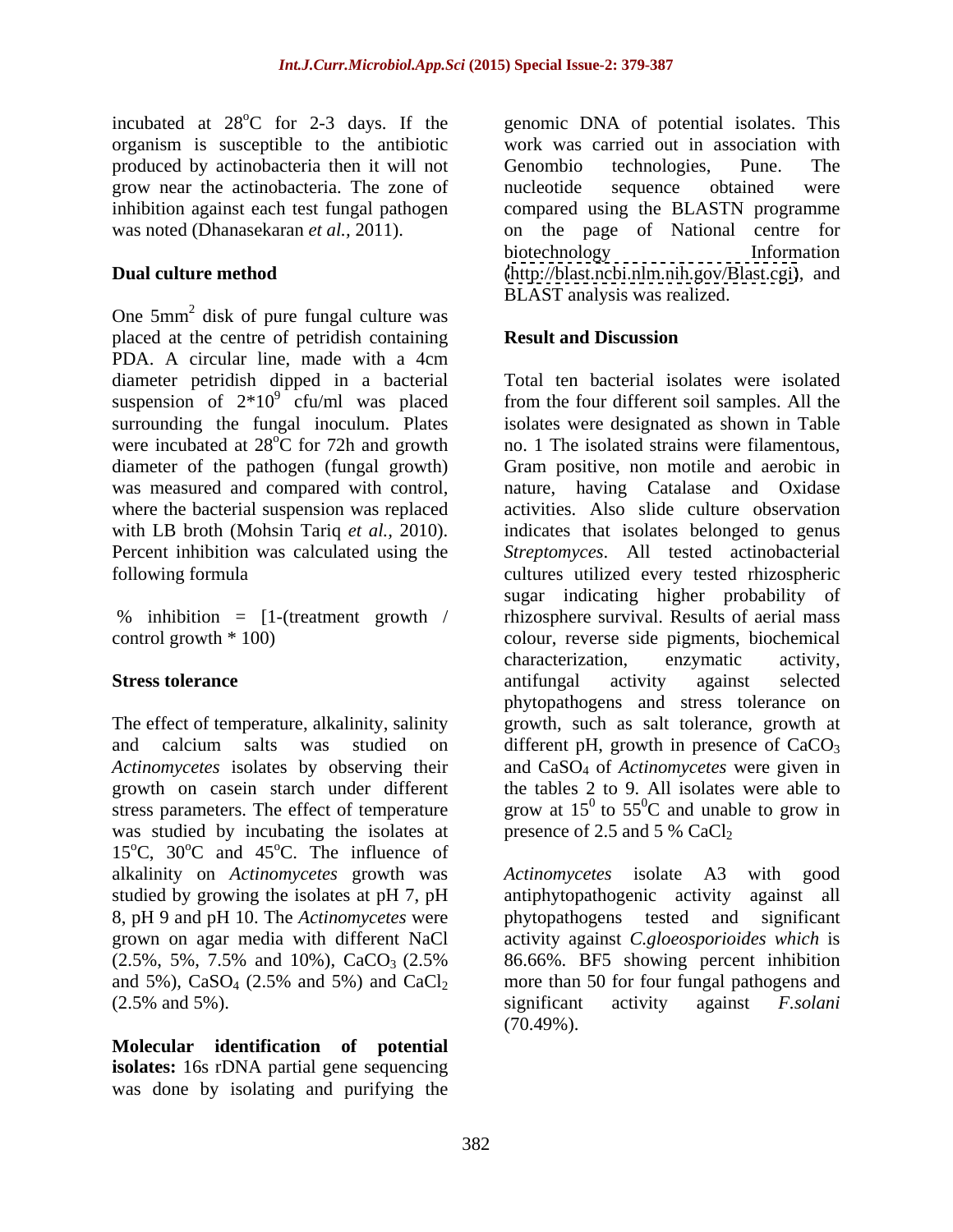### *Int.J.Curr.Microbiol.App.Sci* **(2015) Special Issue-2: 379-387**

| S.No | Location                                     | Isolates        |
|------|----------------------------------------------|-----------------|
|      | Aloevera rhizosphere                         | A1              |
|      |                                              |                 |
|      | $\vert$ Hibiscus rhizosphere soil $\vert$ H2 |                 |
|      |                                              | H <sub>4</sub>  |
|      |                                              | H <sub>5</sub>  |
|      |                                              | H <sub>6</sub>  |
|      | Brick factory soil                           | BF <sub>2</sub> |
|      |                                              | BF3             |
|      |                                              | BF5             |
| 10   | Turmeric rhizosphere soil Tu                 |                 |

**Table.1** Isolation of *Actinomycetes* from various areas

**Table.2** Phenotypic and biochemical characterization of *Actinomycetes* isolates

| S.No   Isolates |                                           |              | Phenotypic and Biochemical characterization |  |                                          |
|-----------------|-------------------------------------------|--------------|---------------------------------------------|--|------------------------------------------|
|                 | Substrate Aerial                          |              | Aerial mass Reverse side                    |  | H <sub>2</sub> S Urease Catalase Oxidase |
|                 | $\boxed{\text{mycelium}}$ mycelium colour |              | colour                                      |  |                                          |
|                 |                                           | Grey         | Yellowish                                   |  |                                          |
|                 |                                           | Grey         | Yellowish orange                            |  |                                          |
| பி<br>112       |                                           | White        | Yellowish white                             |  |                                          |
| H4              |                                           | Greenish     | Yellowish green                             |  |                                          |
|                 |                                           | grey         |                                             |  |                                          |
| H5              |                                           | Grey         | Grey                                        |  |                                          |
| 10              |                                           | Off-white    | greenish                                    |  |                                          |
| BF <sub>2</sub> |                                           | Grey         | Orange                                      |  |                                          |
| BF3             |                                           | <b>Black</b> | Light orange                                |  |                                          |
| <b>BF5</b>      |                                           | White        | Pale yellow                                 |  |                                          |
|                 |                                           | White        | Redish brown                                |  |                                          |

**Table.3** Enzymatic activity of *Actinomycetes* isolates

| S. No          | Isolates            |        |  | Enzymatic activity |                                                                      |
|----------------|---------------------|--------|--|--------------------|----------------------------------------------------------------------|
|                |                     |        |  |                    | Chitinase   Glucanase   Amylase   Caseinase   Cellulase   Gelatinase |
|                | A1                  |        |  |                    |                                                                      |
|                | A3                  |        |  |                    |                                                                      |
|                | $\mathbf{L}$<br>114 |        |  |                    |                                                                      |
|                | H <sub>4</sub>      | $\sim$ |  |                    |                                                                      |
|                | H <sub>5</sub>      |        |  | $\sim$ $\sim$      |                                                                      |
|                | H6                  |        |  |                    |                                                                      |
|                | BF <sub>2</sub>     |        |  |                    |                                                                      |
|                | BF3                 |        |  |                    |                                                                      |
|                | BF5                 |        |  |                    |                                                                      |
| 1 <sub>0</sub> | Tu                  |        |  |                    |                                                                      |

+: positive -: negative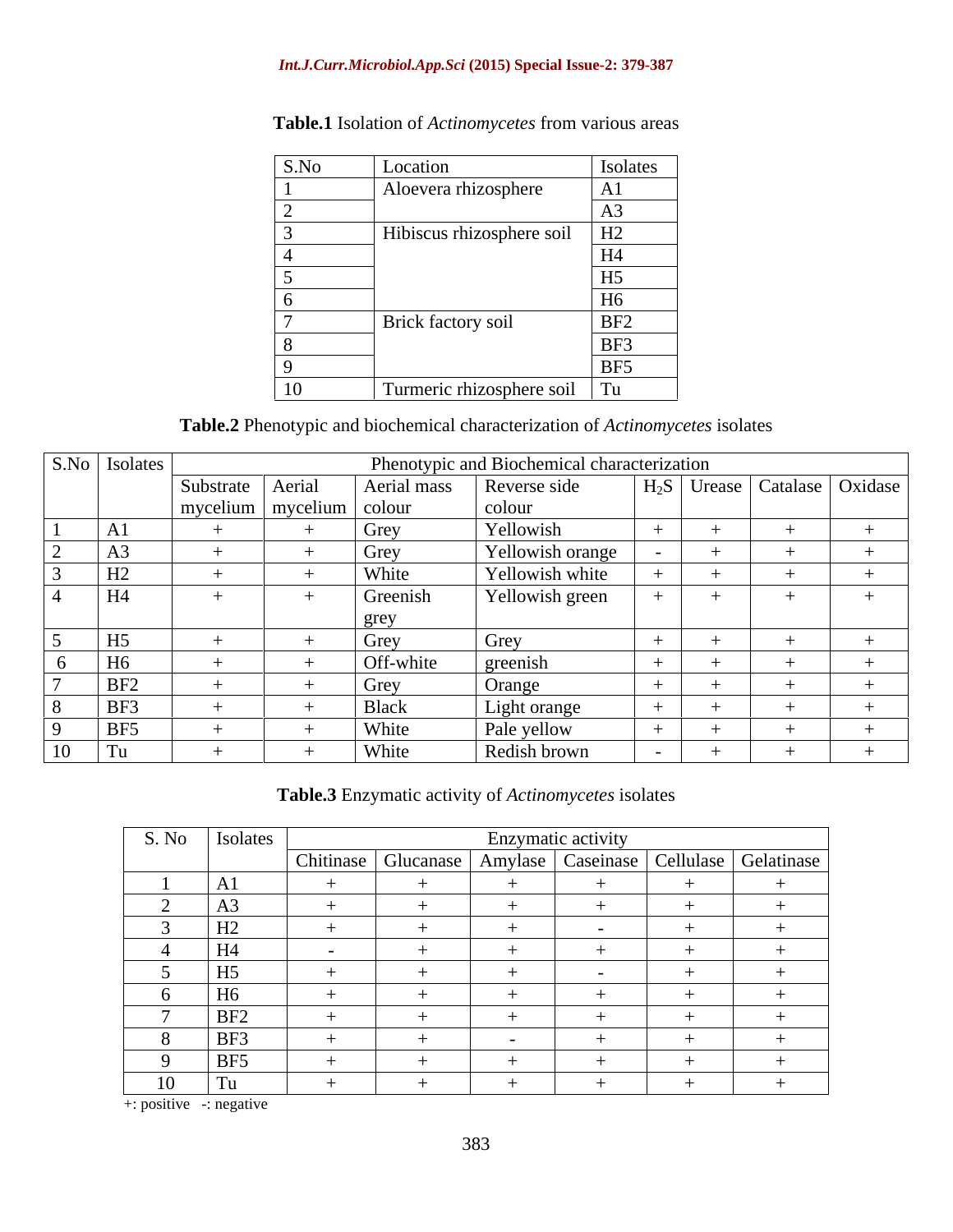### *Int.J.Curr.Microbiol.App.Sci* **(2015) Special Issue-2: 379-387**

| S. No | Isolates        |        |        |            |  |
|-------|-----------------|--------|--------|------------|--|
|       | A1              |        |        |            |  |
|       | A <sub>3</sub>  |        |        |            |  |
|       | H2              |        |        |            |  |
|       | H4              |        |        |            |  |
|       | H <sub>5</sub>  |        | $\sim$ |            |  |
|       | H <sub>6</sub>  |        |        |            |  |
|       | BF <sub>2</sub> |        |        |            |  |
|       | BF3             | $\sim$ |        | $\sim$ $-$ |  |
|       | BF5             |        |        |            |  |
|       | Tu              |        |        |            |  |

# **Table.4** Screening of Antifungal activity of *Actinomycetes* isolates agar streak method

+: positive -: negative

# **Table.5** Percent inhibition of antifungal activity by Dual culture assay

| S. No | Isolates        | <u>r. oxysporium</u> | F. solani | . alternata | A. flavus | . gloeosporioides |
|-------|-----------------|----------------------|-----------|-------------|-----------|-------------------|
|       | A1              | 51.42                | 42.85     | 34.42       | 71.42     |                   |
|       | A               | 571<br>J1.14         | 71.42     | 39.34       | 45.71     | 86.66             |
|       | H2              | 571<br>J I . I'      |           | 50.81       |           | 60.00             |
|       | H4              | 48.57                | 47.14     |             | 44.28     |                   |
|       | H <sub>5</sub>  | 54.28                | 57.14     |             | 55.71     |                   |
|       | H6              | 28.57                | 42.85     | 49.18       |           | 46.66             |
|       | BF <sub>2</sub> | 54.28                | 42.85     | 45.90       |           | 70.00             |
|       | BF3             | 62.85                |           | 55.73       |           | 80.00             |
|       | BE5             | 54.28                | 65.71     | 70.49       |           | 53.33             |
|       | Tu              | 64.28                | 50.00     | 34.42       | 65.71     |                   |

-: no inhibition

### **Table.6** Sodium chloride tolerance on the growth of *Actinomycetes* isolates

| S. No          | Isolates                                                                                                                                                                                                                                    | 2.5%                                                                                                                                                                                                                                                                                                                               | 7.5%                         |                               |
|----------------|---------------------------------------------------------------------------------------------------------------------------------------------------------------------------------------------------------------------------------------------|------------------------------------------------------------------------------------------------------------------------------------------------------------------------------------------------------------------------------------------------------------------------------------------------------------------------------------|------------------------------|-------------------------------|
|                |                                                                                                                                                                                                                                             |                                                                                                                                                                                                                                                                                                                                    |                              |                               |
|                | $\sqrt{2}$                                                                                                                                                                                                                                  |                                                                                                                                                                                                                                                                                                                                    |                              |                               |
|                | H2<br>________                                                                                                                                                                                                                              |                                                                                                                                                                                                                                                                                                                                    |                              |                               |
|                | <b>H4</b>                                                                                                                                                                                                                                   | <b>Contract Contract State</b>                                                                                                                                                                                                                                                                                                     |                              |                               |
|                | H5                                                                                                                                                                                                                                          |                                                                                                                                                                                                                                                                                                                                    | and the contract of the con- | and the state of the state of |
|                | H6                                                                                                                                                                                                                                          |                                                                                                                                                                                                                                                                                                                                    |                              | and the state of the state of |
|                | <u> 1989 - Jan James James Jan James James James James James James James James James James James James James James James James James James James James James James James James James James James James James James James James J</u><br>BE2 |                                                                                                                                                                                                                                                                                                                                    |                              | _____                         |
|                | BF3                                                                                                                                                                                                                                         | $\overline{a}$ and $\overline{a}$ and $\overline{a}$ and $\overline{a}$ and $\overline{a}$ and $\overline{a}$ and $\overline{a}$ and $\overline{a}$                                                                                                                                                                                |                              |                               |
|                | and the control of the control of<br><b>BF5</b>                                                                                                                                                                                             | $\overline{a}$ and $\overline{a}$ and $\overline{a}$ and $\overline{a}$ and $\overline{a}$ and $\overline{a}$ and $\overline{a}$ and $\overline{a}$ and $\overline{a}$ and $\overline{a}$ and $\overline{a}$ and $\overline{a}$ and $\overline{a}$ and $\overline{a}$ and $\overline{a}$ and $\overline{a}$ and $\overline{a}$ and |                              |                               |
| 1 <sub>0</sub> | Tu                                                                                                                                                                                                                                          |                                                                                                                                                                                                                                                                                                                                    |                              | <b>Service Contracts</b>      |

+: positive -: negative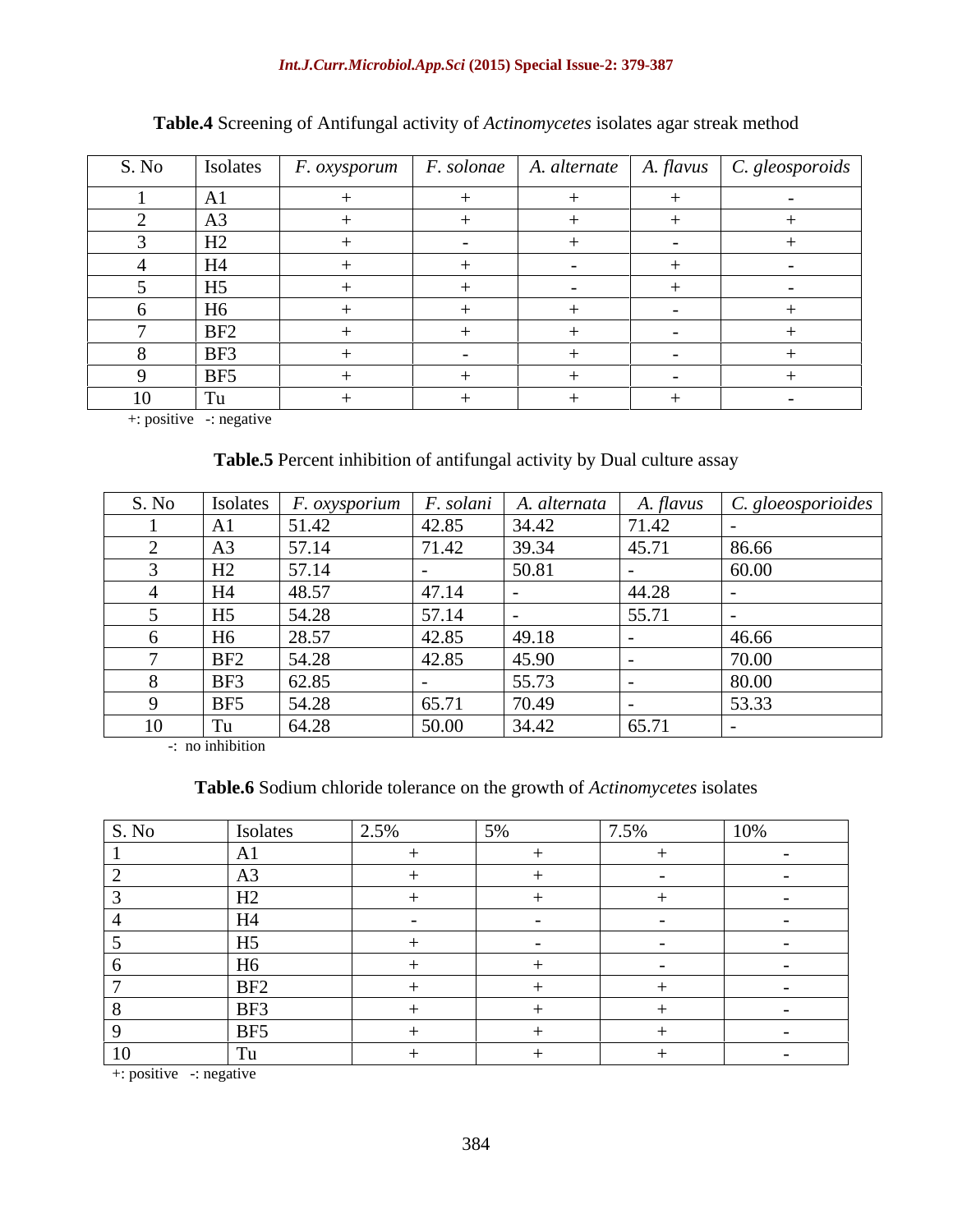### *Int.J.Curr.Microbiol.App.Sci* **(2015) Special Issue-2: 379-387**

| S. No | Isolates                 | pH7     | $pH_8$                                  | pH9   | pH10 |
|-------|--------------------------|---------|-----------------------------------------|-------|------|
|       | $\sim$<br>Al             | $+++++$ | $+++$                                   | $+++$ | $+$  |
|       | $\sim$<br>A <sub>3</sub> | $+++++$ | <b>Contract Contract Contract</b><br>キキ |       |      |
|       | H2                       | $+++$   | エナナ                                     |       |      |
|       | H4                       | $++++$  | $+++$                                   | $+++$ |      |
|       | H <sub>5</sub>           | $+++$   | $+++$                                   | $+++$ |      |
|       | H6                       | $++++$  | $+++$                                   | $+++$ |      |
|       | BF <sub>2</sub>          | $+++$   | $+++$                                   | $+++$ |      |
|       | BF3                      | $+++++$ | $+++$                                   | $+++$ |      |
|       | BF <sub>5</sub>          | $+++++$ | $+++$                                   | $+++$ |      |
| 10    | Tu                       | $+++$   | $+++$                                   | $+++$ | $++$ |

### **Table.7** Effect of different pH on the growth of *Actinomycetes* isolates

+ Poor growth, ++ moderate growth, +++good growth, ++++ luxuriant growth

### **Table.8** Effect of different concentration of calcium carbonate on the growth of *Actinomycetes* isolates

| S. No | Isolates        | CaCO <sub>3</sub> concentration (%) |  |
|-------|-----------------|-------------------------------------|--|
|       |                 |                                     |  |
|       | A1              |                                     |  |
|       | A3              |                                     |  |
|       | H2              |                                     |  |
|       | H <sub>4</sub>  |                                     |  |
|       | H <sub>5</sub>  |                                     |  |
|       | H6              |                                     |  |
|       | BF <sub>2</sub> |                                     |  |
|       | BF3             |                                     |  |
|       | BF5             |                                     |  |
| 10    | Tu              |                                     |  |

+: positive -: negative

### **Table.9** Effect of different concentration of calcium sulfate on the growth of *Actinomycetes* isolates

| S. No | Isolates        |     | $CaSO_4$ concentration $(\%)$ |
|-------|-----------------|-----|-------------------------------|
|       |                 | 2.5 |                               |
|       | A1              |     |                               |
|       | A <sub>3</sub>  |     |                               |
|       | H2              |     |                               |
|       | H4              |     | $\sim$                        |
|       | H <sub>5</sub>  |     |                               |
|       | H <sub>6</sub>  |     |                               |
|       | BF <sub>2</sub> |     |                               |
|       | BF3             |     |                               |
|       | BF5             |     |                               |
| 10    | Tu              |     |                               |

+: positive -: negative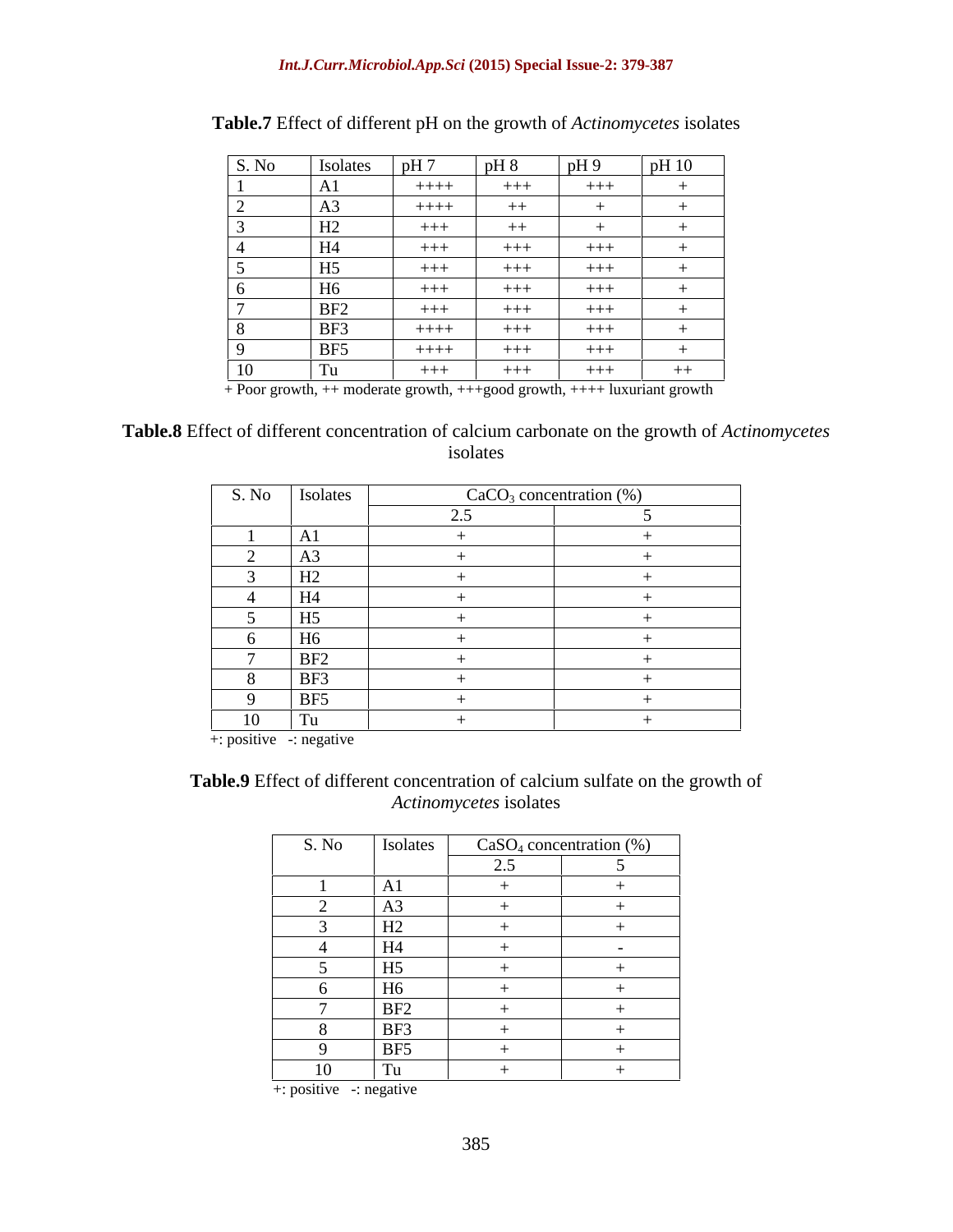The molecular identification by 16SrDNA research facilities. The authors are also partial sequencing and morphological obliged to DR Sanjay Kshemkalyani for characteristics confirmed that isolates A3 support and guidance. The authors also and BF5 are confirmed as *Streptomyces sp*p. grateful to genomebio technologies for Thangapandian *et al.* (2007) isolated Streptomyces from medicinal plant rhizosphere soils and 8 isolates had antipathogenic activity. Crawford *et al.* (1993) found that 12 actinomycete strains isolated from Taraxicum officinale **Antifungal activity of Streptomyces** rhizosphere were active against *Pythium ultimum.* Sutthinan Khamna *et al.* (2009) isolated *Actinomycetes* from rhizosphere of medicinal plants and demonstrated the Brenner, D.J., Krieg, N., Staley<br>antiphytopathogenic activity of Bergey's manual of antiphytopathogenic activity of Bergey's manual of systematic streptomycetes against selective plant bacteriology, Vol. 2. Springer, New pathogen. Kanini *et al.* (2013) isolated and identified potential antifungal Crawford, D.L., *et al.* 1993. Isolation and streptomycetes from rhizosphere and characterization of Actinomycete nonrhizosphere soil and carried out in vivo experiments on beans. Srividya *et al.* (2012) *Appl. Environ. Microbiol.*, 59(11 evaluated *Strentomyces sp.* 9p as effective Dhanasekaran, D., Thajuddin, evaluated *Streptomyces sp*. 9p as effective Dhanasekaran, D., Thajuddin, N., biocontrol against chilli soil borne fungal phytopathogens of actinobacterial fungicides in

*Streptomyces spp.* reported in this study shows significant antagonistic activities against some important phytopathogens. The Kanini, G.S., Katsifas, E.A., Savvides, A.L., pH of soil in Maharashtra is high in most districts except Konkan area (survey report 2013. Greek indigenous Indian institute of soil science, Bhopal) Stress tolerance studies have shown that against the soil-borne fungal plant these isolates are showing good growth at higher pH, temperature, salt concentration. *Microbiol.*, Further studies on antifungal compounds Mohsin Tariq, Sumera Yasmin, Fauzia Y. from this isolate and in vivo experiment should be carried out to use these organisms as biocontrol agents. This work leads and associated bacteria. *Braz. J.* support use of *Actinomycetes* as effective *Microbiol.*, 41: 439–451. biocontrol agent to improve crop yield for Sakthi Velayudham, Kasi Murugan, 2012.

The authors are grateful to DR.Shashank Pole, Principal S. B. B. alias Appasaheb Jedhe College, Pune, for providing basic

sequencing of *Actinomycetes*.

# **References**

- Anitha, A., Rebeeth, M. 2009. In vitro Antifungal activity of *Streptomyces griseus* against phytopathogenic fungi of tomato field. *Aca. J. Plant Sci.,* 2(2): 119–123.
- Brenner, D.J., Krieg, N., Staley, J.R. 2005. Bergey's manual of systematic York.
- characterization of *Actinomycete*  antagonists of a fungal root pathogen. *Appl. Environ. Microbiol.,* 59(11).
- Dhanasekaran, D., Thajuddin, N., Pannnerselvam, A. 2011. Applications of actinobacterial fungicides in agriculture and medicine. Fungicides for plant and animal diseases. In Tech Open Access publisher. Pp. 29–54.
- Hatzinikolaou, D.G., Karagouni, A.D. 2013. Greek indigenous streptomycetes as biocontrol agents pathogen *Rhizoctonia solani. J. Appl. Microbiol.,*
- Hafeez, 2010. Biological control of potato black scurf by rhizosphere associated bacteria. *Braz. J. Microbiol.,* 41: 439–451.
- sustainable agricultural development. Diversity and antibacterial screening of **Acknowledgement** soil, Tamilnadu, *India. J. Microbiol. Actinomycetes* from Javadi Hill Forest *Res.*, 2(2): 41–46.
	- Sasikumar Arunachalam Palaniyandi, Seung Hwan Yang, Karthiyaini Bamodharan, Joo-Won Suh, 2013. Genetic and